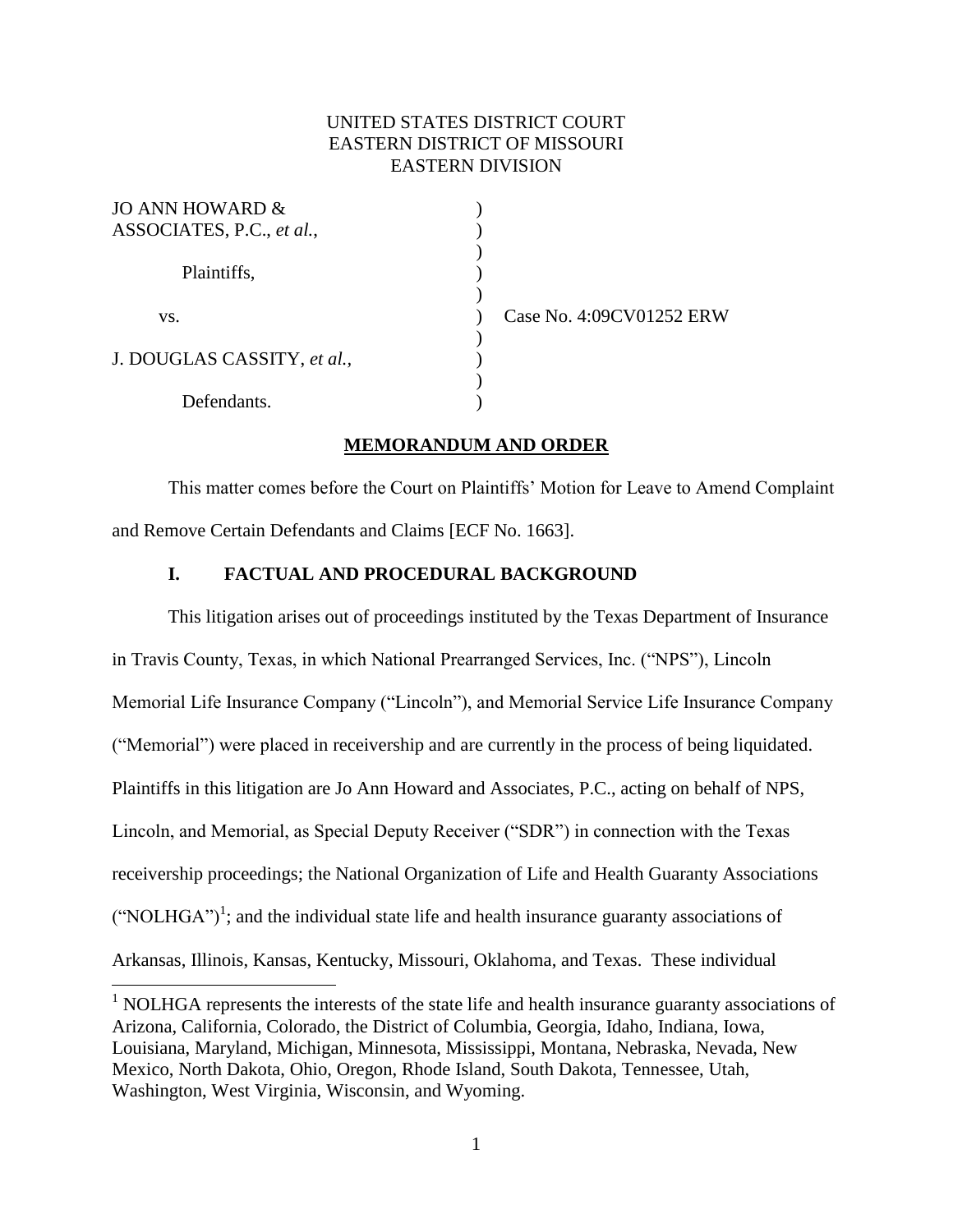guaranty associations, as well as those represented by NOLHGA, are statutory entities created by state legislatures to provide protection for resident policyholders in the event that a member insurance company becomes insolvent. Plaintiffs represent that these state guaranty associations have been assigned or subrogated to the claims of funeral homes and consumers arising out of dealings with NPS through (1) each state guaranty association's enabling act; (2) the NPS / Lincoln / Memorial Liquidation Plan approved by the Texas Receivership Court on September 22, 2008; or (3) express assignments received from recipients of death benefits paid by a state guaranty association.

Prior to the institution of the Texas proceedings, NPS was in the business of selling preneed funeral service contracts, which were sold to consumers through funeral homes. Lincoln and Memorial were issuers of life insurance policies. NPS marketed its pre-need contracts by assuring consumers that funds paid to NPS would be secured in pre-need trusts and backed by whole life insurance policies issued by Lincoln or Memorial for the full amount of the contract. NPS represented to these consumers that the necessary funds would be available when the preneed beneficiary died and the funeral home's claim became due. In accordance with state law, this process was accomplished in certain states by requiring the purchaser to simultaneously apply for a life insurance policy issued by Lincoln or Memorial in an amount corresponding to the amount of the pre-need contract. In other states, the pre-need trust itself purchased the life insurance policies.

On May 3, 20, 2012, Plaintiffs herein filed their Third Amended Complaint, asserting a wide variety of claims against various defendants, including, but not limited to, claims for violations of the Racketeer Influenced and Corrupt Organizations ("RICO") Act, 18 U.S.C. §§ 1961-1968, violations of the Lanham Act, 15 U.S.C. §§ 1051-1141n, state law claims concerning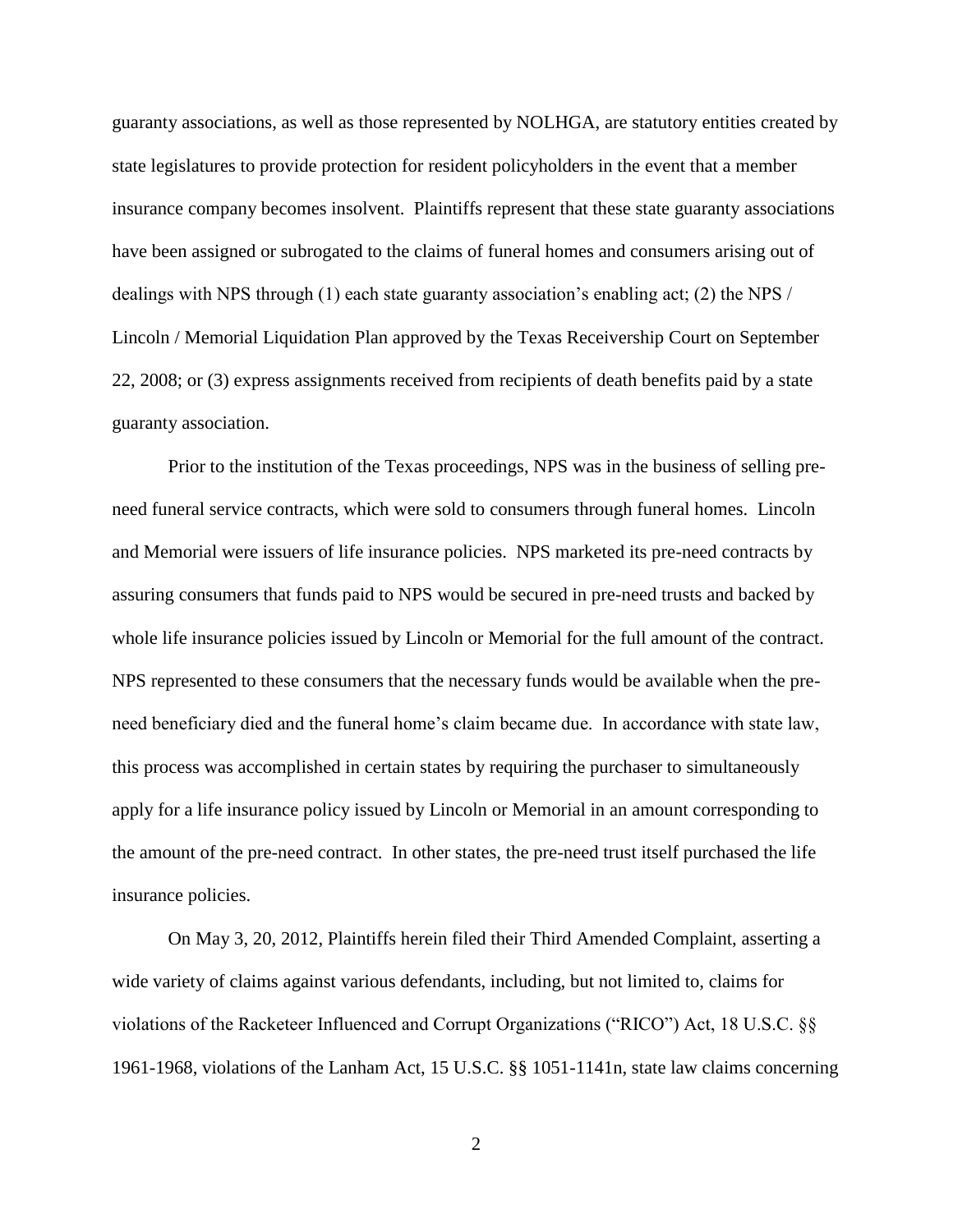intentional and negligent fraudulent misrepresentations, negligence and gross negligence, breach of fiduciary duties, and violations of the Texas Receivership Act, Tex. Ins. Code §§ 443.202- 443.205 [ECF No. 916]. The Third Amended Complaint alleges the fraudulent scheme's ultimate goal was to siphon funds away from NPS, Lincoln, and Memorial for the personal use of certain defendants, a scheme that ultimately left more than \$600 million in liabilities to be satisfied by the SDR and the state life and health guaranty association Plaintiffs.

There are over forty defendants named in Plaintiffs' Third Amended Complaint, with varying degrees of alleged involvement in what Plaintiffs characterize as a scheme to defraud individual consumers and funeral homes in the sale of NPS's pre-need funeral contracts. Six of the defendants named in this matter have been prosecuted for a variety of fraud-based crimes in a parallel criminal case, *United States v. Sutton*, Case No. 4:09CR00509 JCH (E.D. Mo.).<sup>1</sup> The principal focus of Plaintiffs' claims is a group of defendants, defined as "the RICO Defendants," consisting of (1) Doug Cassity, Tyler Cassity, Rhonda Cassity, and Brent Cassity ("the Cassity Defendants"), who are the beneficial owners of NPS, Lincoln, Memorial, and a number of affiliated entities through the RBT Trust  $II - a$  family trust of which Doug Cassity is the settlor and the Cassity Defendants are the sole beneficiaries; (2) certain officers and employees of the Cassity-controlled entities; (3) a number of attorneys and law firms engaged by those entities; (4) several of those entities themselves; and (5) banks acting as trustees over the pre-need trusts. Plaintiffs allege that the RICO Defendants defrauded and conspired to defraud NPS's individual and funeral home consumers by, among other things:

(1) not revealing to NPS employees, funeral homes, or consumers that Lincoln and Memorial, as issuers of the life insurance policies intended to fund the preneed contracts upon the death of the purchaser, were not independent of NPS, and

 $\overline{a}$ 

<sup>&</sup>lt;sup>1</sup> Randall Sutton, Sharon Nekol Province, James Douglas Cassity, Brent Douglas Cassity, and Howard A. Wittner pled guilty to a variety of crimes including mail fraud, insurance fraud, money laundering, and fraud by wire. David R. Wulf was convicted of similar crimes by a jury.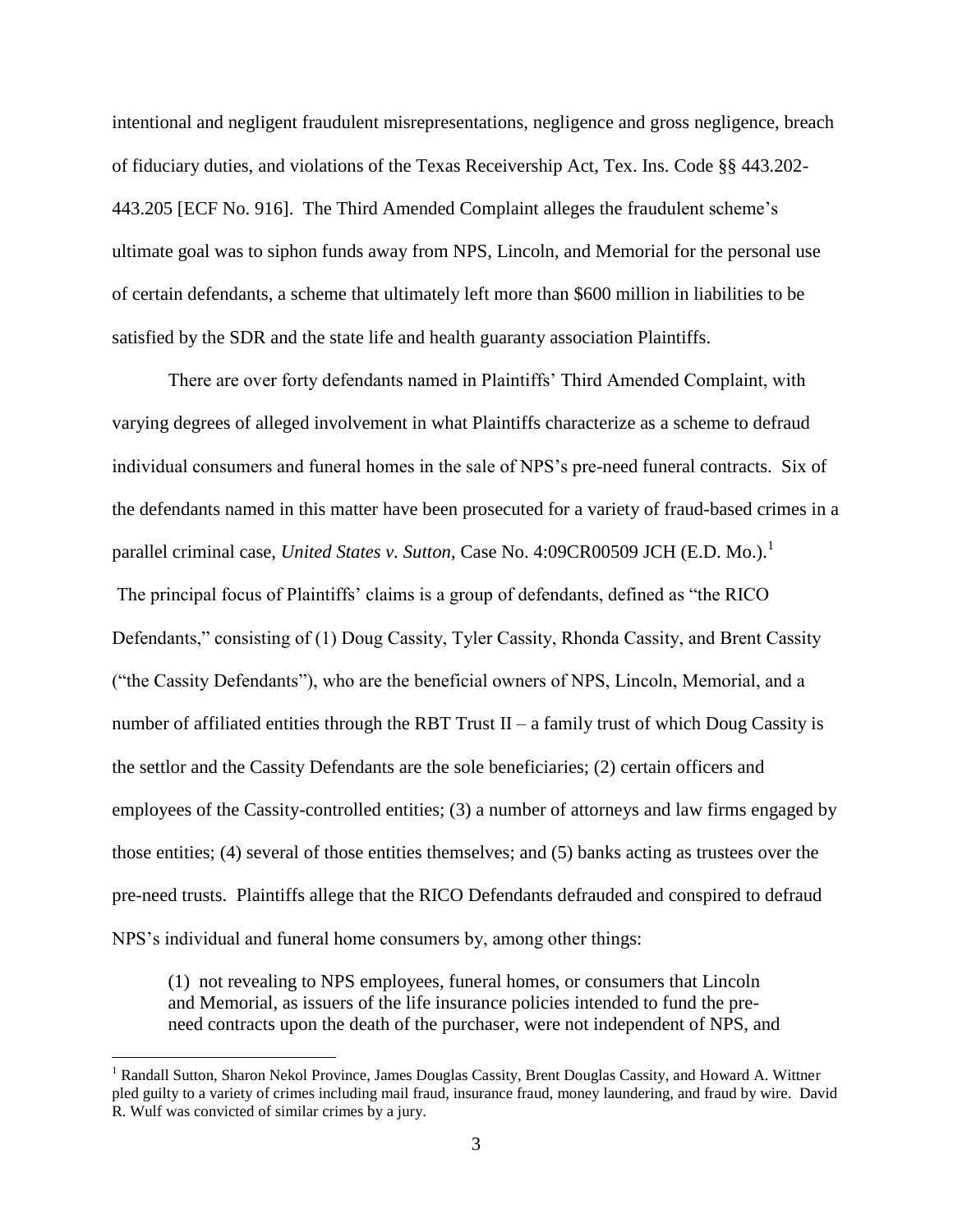that Lincoln, Memorial, NPS, and the Cassity Defendants were not independent of each other;

(2) in states in which the purchaser of the pre-need contract applied for the life insurance policy directly, altering policy applications to indicate that the policy was to be paid for in installments, when in fact the purchaser had paid the full amount of the policy in full, so that NPS would only be required to deposit the first installment into a pre-need trust, with the remainder of the amount then ultimately diverted to the RICO or Cassity Defendants through various Cassitycontrolled entities, including NPS, Lincoln, and Memorial;

(3) in states in which the pre-need trusts purchased the life insurance policies, purchasing installment policies with monthly payments when the consumer paid for the pre-need contract with a single payment in full, likewise in order to avoid depositing the entire policy amount into a pre-need trust and to siphon the remaining funds to the RICO or Cassity Defendants;

(4) altering life insurance policy applications to indicate that NPS was the owner or beneficiary of the policy, in order to allow NPS to take out loans on the policies from Lincoln or Memorial, and then denying that NPS had taken out any such loans in response to inquiries from funeral homes;

(5) directing NPS to stop paying premiums to Lincoln on whole life policies and surrendering whole life policies for their cash value, with the effect of reducing NPS's obligations to Lincoln and allowing NPS to retain a greater percentage of funds received from consumers in exchange for the pre-need funeral contracts;

(6) removing funds from the NPS pre-need trusts in exchange for the issuance of promissory notes or debentures, with repayment only occurring through book entries unsupported by actual transactions or through the temporary shifting of funds between various entities controlled by the RICO Defendants; and

(7) engaging in "roll-over" transactions with funeral homes, whereby a funeral home would agree to transfer its existing pre-need contracts to NPS and remit to NPS the balance of its trust funds from those contracts, with NPS then using the above-described tactics with whole life insurance policies issued by Lincoln to avoid placing as much as possible of the "roll-over" funds into a pre-need trust, and diverting the remainder to the RICO or Cassity Defendants.

Based on these allegedly wrongful actions, Plaintiffs assert additional claims related to

allegedly fraudulent transfers between Cassity-controlled entities against another set of

Defendants that are collectively referred to as "the Fraudulent Transfer Defendants." Plaintiffs

bring another set of claims arising out of the removal of funds from the pre-need trusts through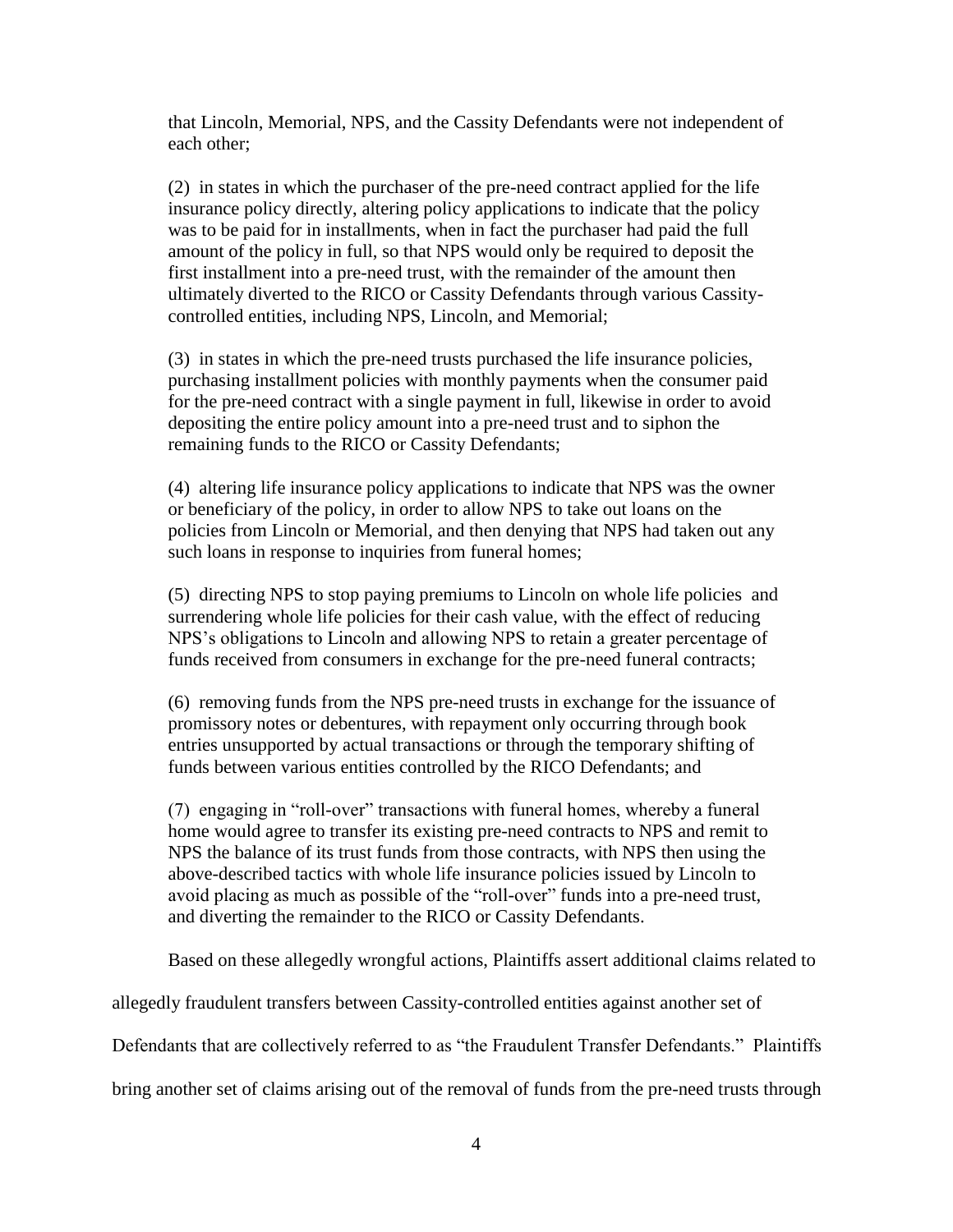the issuance of promissory notes and debentures against yet another group of defendants that are defined as "the Promissory Note Defendants," some of whom are likewise RICO or Fraudulent Transfer Defendants.

The Motion for Leave to Amend presently before the Court concerns primarily aiding and abetting claims against certain members of a group of defendants defined in the Third Amended Complaint as the "Trustee Defendants.<sup>"2</sup> Plaintiffs seek to re-plead their tort claims in the Fourth Amended Complaint including Aiding and Abetting Fraud (Count 29); Aiding and Abetting Breach of Fiduciary Duty by Investment Advisors (Count 30); and Plaintiffs seek to add Civil Conspiracy (Count 35) against U.S. Bank, N.A., National City Bank, PNC Bank, Marshall & ILsley Trust Company, N.A., Southwest Bank, and BMO Harris Bank, N.A., but not against Bremen Bank and Trust Company [ECF No. 1663-5].<sup>3</sup>

On September 11, 2012, this Court ordered Plaintiffs' aiding and abetting claims be dismissed because the Missouri Supreme Court had not recognized a cause of action based on Section 876(b) of the Restatement (Second) of Torts and this Court predicted the Missouri Supreme Court would decline to adopt the theory of liability presented by either § 876(b) or § 876(c) [ECF No. 1123]. Further, this Court found even if the Missouri Supreme Court recognized such torts, Plaintiffs' complaint failed to state a claim on those counts.

In their present Motion for Leave to Amend, Plaintiffs claim good cause exists for amending the complaint because of recent Missouri decisions recognizing aiding and abetting liability under §876(b) and because of new facts developed in discovery establishing the claims.

 $\overline{a}$ 

<sup>&</sup>lt;sup>2</sup> The Missouri Trustee Defendants include U.S. Bank, N.A.; National City Bank, PNC Bank, Bremen Bank and Trust Company; Marshall & Ilsley Trust Company, N.A.; Southwest Bank; and BMO Harris Bank, N.A.

<sup>&</sup>lt;sup>3</sup> Plaintiffs also seek leave to remove Defendants and claims that have previously been dismissed and to include minor edits to the Complaint.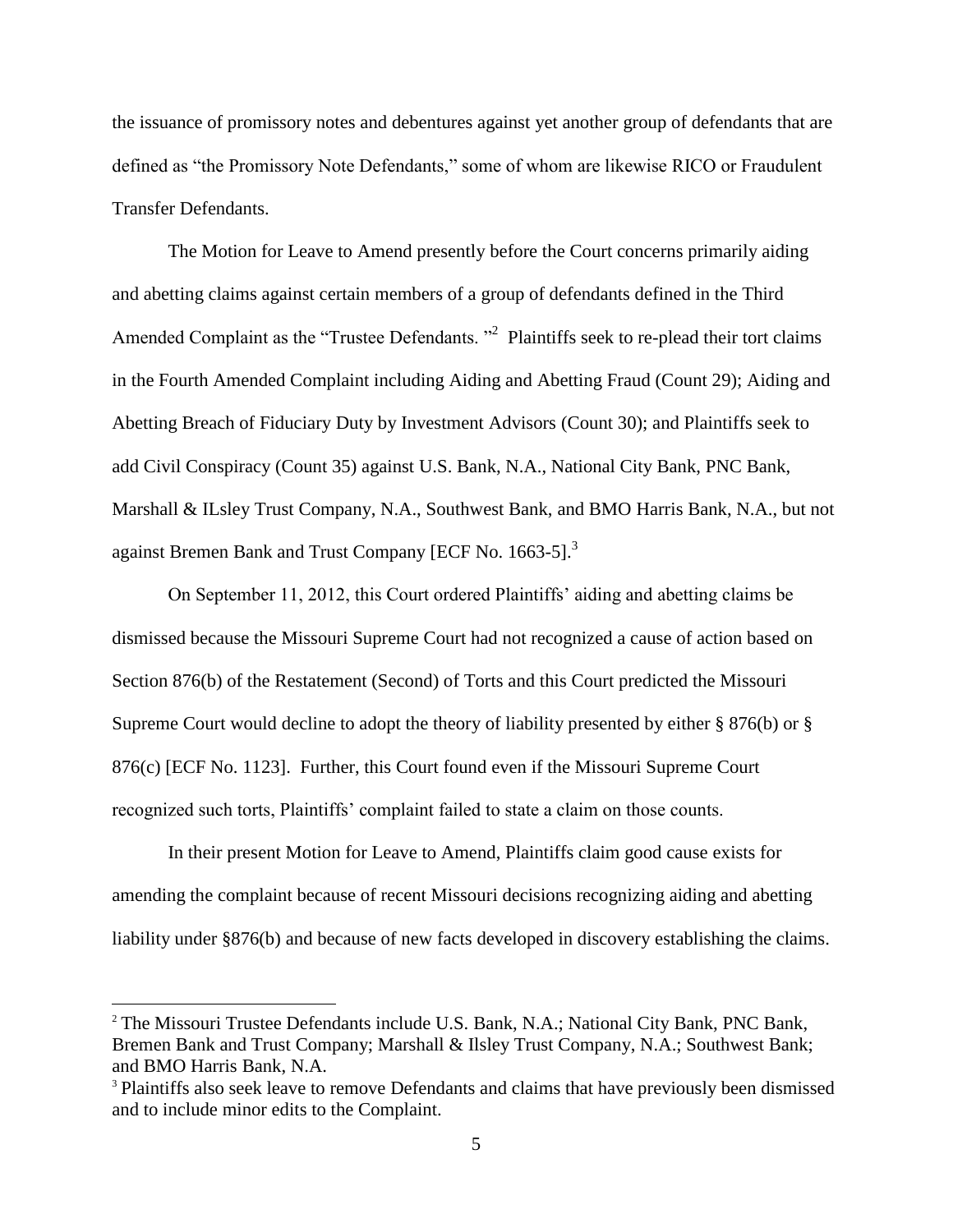Defendants<sup>4</sup> assert the recent Missouri decisions do not affect the Court's analysis in its September 11, 2012 Memorandum and Order dismissing the aiding and abetting claims, the "new" facts put forth by Plaintiff are not actually new, and an amendment would cause undue prejudice to Defendants at such a late date [ECF No. 1719, 1720, 1721].

## **II. STANDARD**

Where a party seeks leave to amend a complaint after the deadline in the applicable case management order has passed, the FRCP Rule 16(b) good-cause standard applies first, then the "when justice so requires" standard of Rule 15(a) applies. *Sherman v. Winco Fireworks, Inc.*, 532 F.3d 709, 716 (8th Cir. 2008). Rule 16(b) governs the issuance and modification of pretrial scheduling orders while Rule 15(a) governs amendment of pleadings. Fed. R. Civ. P. 16(b) and 15(a). "The primary measure of good cause is the movant's diligence in attempting to meet the order's requirements." *Sherman*, 532 F.3d at 716 (*quoting Rahn v. Hawkins*, 464 F.3d 813, 822 (8th Cir. 2006)). If a party has been diligent in meeting the scheduling order's deadlines, the Court should then decide if the amendment is proper under Rule 15(a) including if there is prejudice to the other parties. *Id*., at 716-17. Good cause requires a change in circumstance, law, or newly discovered facts. *Hartis v. Chicago Title Ins. Co.*, 694 F.3d 935, 948 (8th Cir. 2012).

#### **III. DISCUSSION**

 $\overline{a}$ 

#### *a. Plaintiff has Failed to Show Good Cause to Amend*

Plaintiffs' argue good cause exists because Missouri law has changed since the Court's Order on September 11, 2012, and new facts have been discovered substantiating their aiding

<sup>4</sup> Defendants opposing Plaintiffs' Motion include BMO Harris Bank, Marshall & Ilsley Trust Company, Southwest Bank ("BMO Defendants"), National City Bank and PNC Bank, N.A. ("National City"), and U.S. Bank, N.A. Plaintiffs have reached a settlement agreement with BMO Defendants, but a voluntary dismissal has not been filed as of the date of this memorandum, thus BMO Defendants' arguments are included.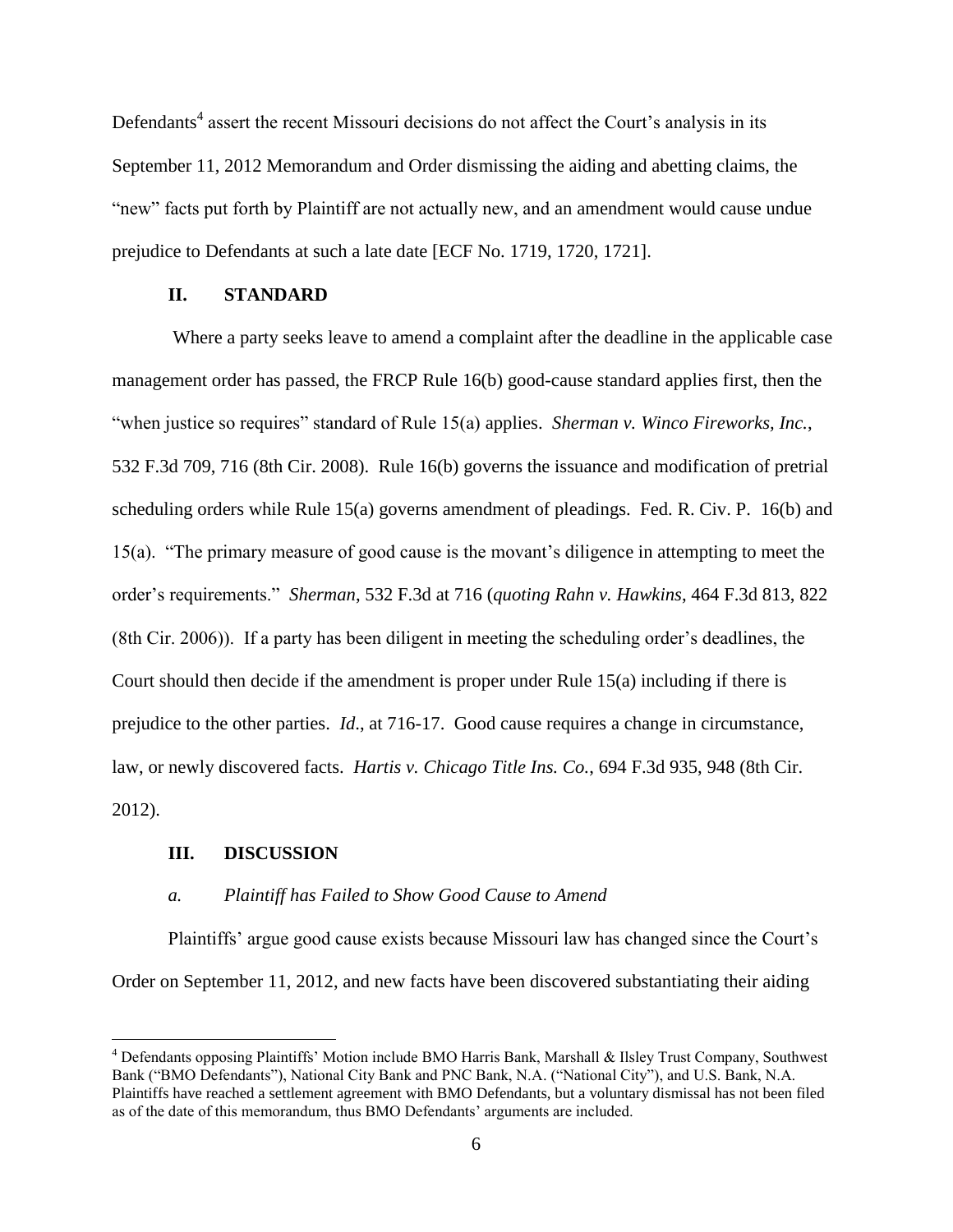and abetting claims. Each Defendant's response puts forth similar arguments that Plaintiffs failed to meet the good cause requirement because of undue delay in seeking to amend, and failure to put forth new facts and the law has not changed.

#### 1. Undue Delay in Seeking to Amend

On April 16, 2013, this Court issued the Case Management Order for this case [ECF No. 1188]. This order requires fact discovery to be completed no later than June 1, 2014, and all discovery shall be completed by September 15, 2014. Trial is scheduled to begin on February 2, 2015, and to proceed for eleven weeks. The deadline for motions to amend pleadings or add additional parties was April 30, 2012 [ECF No. 789]. Plaintiffs filed the Motion for Leave to Amend on September 5, 2014, over two years after the deadline to amend pleadings, ten days before the close of all discovery, and three months after the close of fact discovery. Late amendments that impose new theories of liability requiring additional discovery are grounds for denial. *Popoalii v. Corr. Med. Serv.*, 512 F.3d 488, 497 (8th Cir. 2008). While discovery was ongoing, Defendants were defending claims of breach of fiduciary duties, negligence, gross negligence, unjust enrichment, and money had and received. Aiding and abetting claims impose new theories of liability which would require additional discovery. Civil conspiracy claim is an entirely new claim for which no discovery has occurred. Plaintiffs' amendment is late and would require new discovery.

Plaintiffs' cite to four recent Missouri state appellate and federal district court opinions in support of their argument the law has changed [ECF No. 1663]. The first is *Safe Auto Insurance Company v. Hazelwood*, which was decided by the Missouri Court of Appeals, Southern District, on February 7, 2013. 404 S.W.4d 360 (Mo. App. 2013). The second, *Nickell v. Shanahan*, was decided on June 4, 2013, by the Eastern District of the Missouri Court of Appeals. No. ED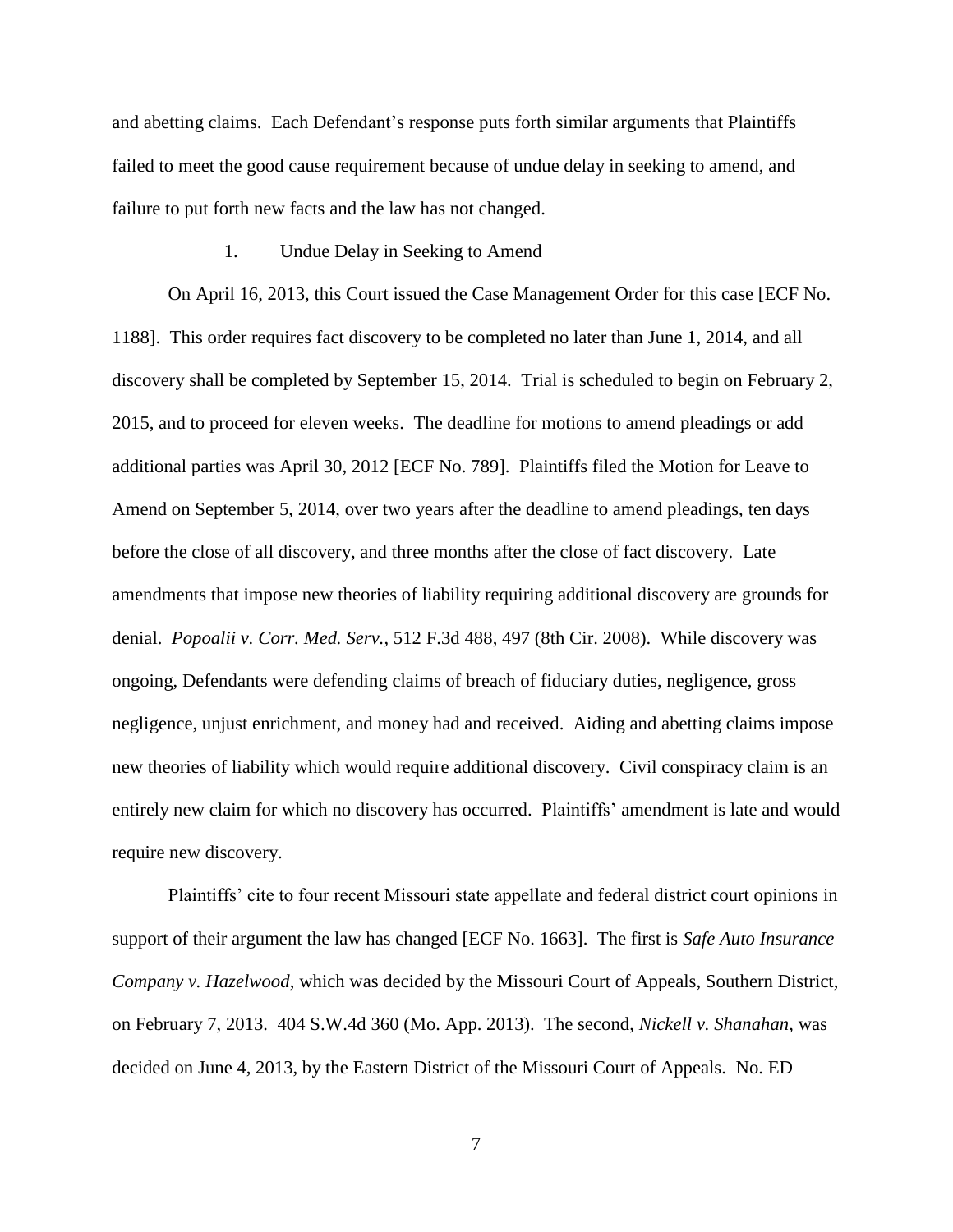99163, 2013 WL 2402852 (Mo. App. June 4, 2013). Thirdly, Plaintiffs assert *Lonergan v. Bank of America, N.A.*, decided by the U.S. District Court, Western District of Missouri, on January 16, 2013, is new. No. 2:12-CV-04226-NKL, 2013 WL 176024 (W.D. Mo. Jan. 16, 2013). And lastly, Plaintiffs cite and rely on *Callaway Bank v. Bank of the West*, decided on March 25, 2013, by the U.S. District Court, Western District of Missouri. No. 12-4159-CV-C-MJW, 2013 WL 1222781 (W.D. Mo. Mar. 25, 2013). All of these cases were decided at least fourteen months before Plaintiffs filed their Motion for Leave to Amend. During oral arguments on Plaintiffs' Motion, Plaintiffs indicated they waited to file their motion until the Missouri Supreme Court decided *Nickell v. Shanahan*. However, the Missouri Supreme Court decided it in July 2014, and the Plaintiffs waited another month to file. Prompt filing of an amendment of this magnitude is necessary, especially when other pressing deadlines have been ordered including the dispositive motion deadline of October 15, 2014.

Plaintiffs cite many depositions as evidence of new facts that have arisen since the dismissal of Plaintiffs' aiding and abetting claims in 2012. The latest deposition cited by Plaintiffs was taken on May 23, 2014. Most of the depositions occurred in March and April of 2014. If Plaintiffs had filed their motion earlier, it is possible additional discovery could have been completed without changing any dates in the scheduling order.

Plaintiffs refer the Court to *Ghattas v. First National Bank of Layton*, No. 4:12-CV-2348 CAS, 2014 WL 222819 \*1 (E.D. Mo. Jan. 21, 2014) for the proposition facts can arise in discovery after the deadline for amendment has passed causing a plaintiff the need to file an amended pleading. But the facts in *Ghattas* are much different than the facts presented here. In *Ghattas*, Plaintiff filed his motion for leave to amend relatively soon after he learned of the new facts and there was still ample time to conduct discovery. *Id*., at \*1. Additionally, the new claim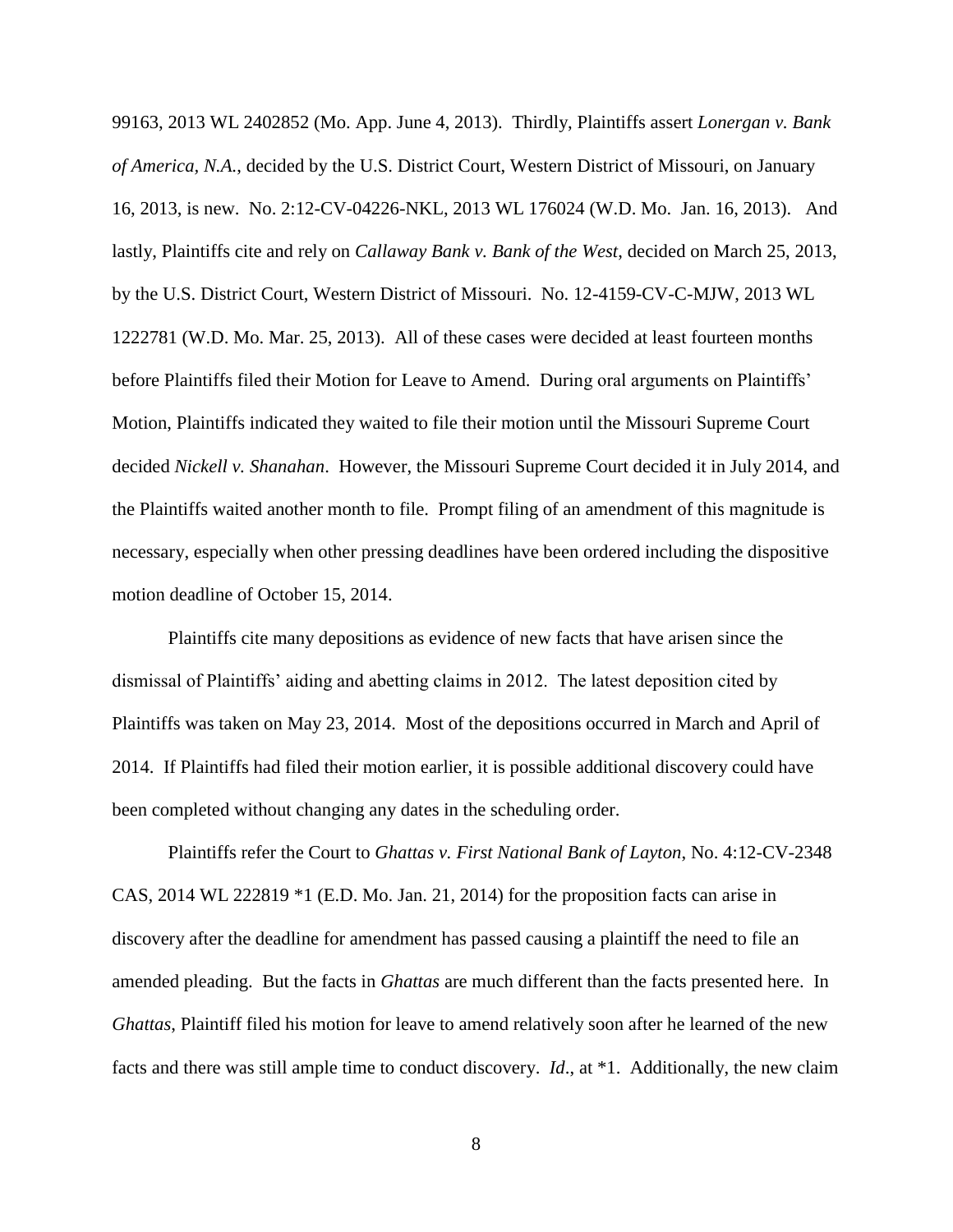was closely related to other claims. *Id*. In that case, there were four months before the dispositive motion deadline was set. *Id*. The trial was nine months away. *Id*. This is simply not the case here. Plaintiffs' motion was filed three months after so-called new facts were discerned. The dispositive motion deadline was October 15, 2014, and the trial was only five months away.

In addition to re-pleading aiding and abetting claims, Plaintiffs also seek leave to add a claim of civil conspiracy against Trustee Defendants. Defendants assert the new facts alleged by Plaintiffs for civil conspiracy are not new and there is no new case law justifying an amendment. The Court agrees with Defendants; Plaintiffs have failed to show good cause for allowing a claim for civil conspiracy.

Civil conspiracy has been recognized as a cause of action in Missouri for many years. *See State Farm Mut. Auto. Ins. Co. v. Weber*, 767 S.W.2d 336 (Mo. Ct. App. 1989) (discussing a claim of civil conspiracy in 1989). In order to support this claim, Plaintiffs must rely on new facts to establish good cause. As with the "new" facts for aiding and abetting liability, all of these depositions took place between January and May 2014. Plaintiffs waited three months before filing a motion for leave to amend. There is no justifiable reason for waiting to file the civil conspiracy claim.

For these reasons, the Court finds Plaintiffs were not diligent in seeking to amend their complaint and therefore, have not established good cause for leave to amend.

2. Newly Discovered Facts

Newly discovered facts can establish good cause for leave to amend a pleading. *Sherman*, 532 F.3d at 718. Plaintiffs have listed a number of new facts discovered after depositions were taken of various individuals. However, many of the new facts listed were known by Plaintiffs before September 2012, because they were referred to in prior filings with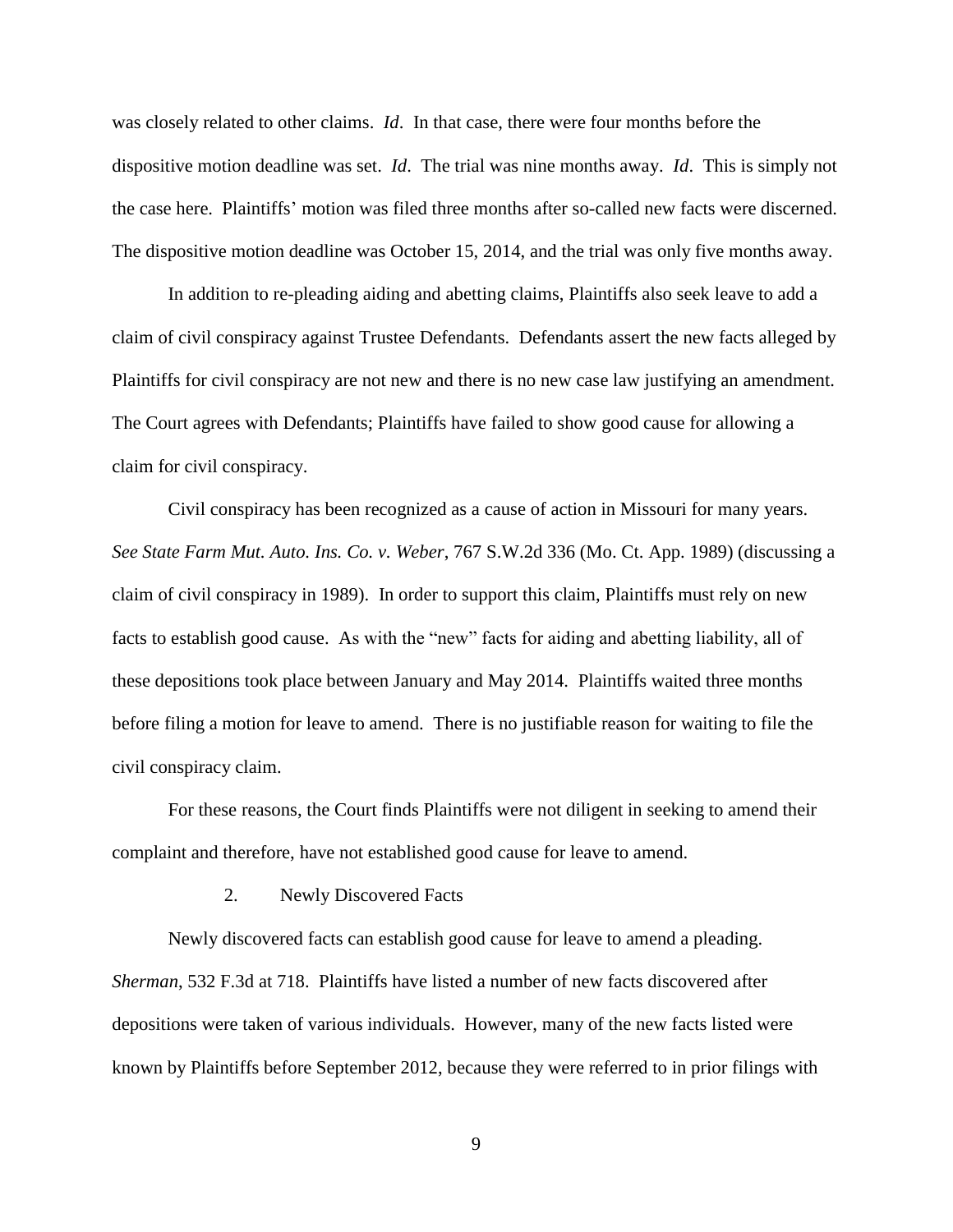this Court or in Plaintiffs' Third Amended Complaint.

Some of the facts Plaintiffs are claiming to be "new" were stated, almost exactly the same in the Third Amended Complaint. For example, Plaintiffs allege the deposition of Pamela J. Roberts on March 4, 2014, revealed the RICO defendants "pillaged the pre-need trust assets by withdrawing funds and replacing them with promissory notes and debentures" [ECF No. 1663]. Similar language was found in Plaintiff's Third Amended Complaint, paragraph 276: "Defendants pillaged the pre-need trust funds, withdrawing cash and replacing the cash with promissory notes and/or debentures . . ." [ECF No. 916]. A claimed important fact in Plaintiffs' Fourth Amended Complaint is Allegiant Bank drafted two documents that allegedly facilitated the fraud. But these facts were already alleged in numerous places in Plaintiffs' Third Amended Complaint. For instance, in paragraph 228.216, Plaintiffs allege Herbert Morisse, a trust officer for Allegiant, participated in the drafting of the Custody Agreements; and in paragraph 228.226, Morisse allegedly participated in the drafting of the Wulf letters. Plaintiffs' allege some new facts in their Motion, but a significant amount of the facts listed appear in a similar variation in the Third Amended Complaint or in other filings by Plaintiffs showing the facts were learned before September 2012.

Plaintiffs have cited several cases in their Reply to support their contention that a party can wait for facts to be developed in discovery and a party is allowed to amend a complaint to add facts recently confirmed by discovery [ECF No. 1842]. *See Cathedral Art Metal Co. v. Giftco, Inc*., No. 06-465S, 2010 WL 936219 (D. R.I. Mar. 12, 2010) (District Court allowed Plaintiff to amend complaint to add facts recently confirmed or learned through discovery); *Bridgeport Music, Inc. v. Universal Music Group, Inc.*, 248 F.R.D. 408, 414 (S.D.N.Y. 2008) (citing several federal courts who have permitted amendments after developing facts in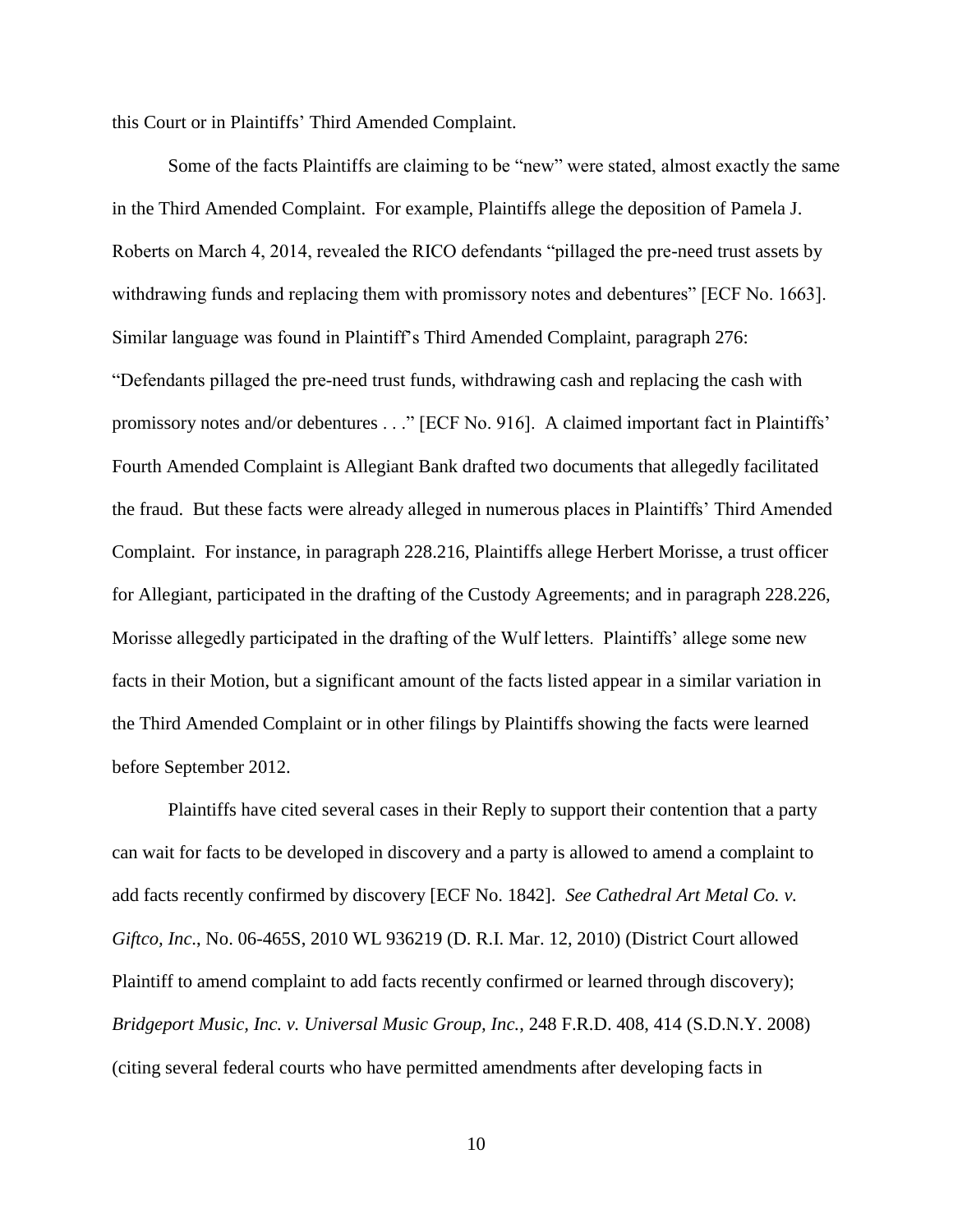discovery); *Birchwood Lab. Inc. v. Battenfeld Tech., Inc.*, 762 F.Supp.2d 1152 (D. Minn. 2011); and *Advanced Cardiovascular Sys., Inc. v. Scimed Life Sys., Inc.*, 989 F.Supp. 1237 (N.D. Cal. 1997) (when a legal theory implicates FRCP 9(b), a party is entitled to confirm facts before amending). Plaintiffs' cited cases are not persuasive in support of their Motion to Amend. The aiding and abetting claims are not new. The Court previously dismissed those claims. Most of the facts Plaintiffs' assert as new were before the Court when the aiding and abetting claims were dismissed.

The Court finds Plaintiffs have not established sufficient "new" facts to allow for an amendment of their complaint at this late date.

### *b. Plaintiffs Fail to Satisfy Rule 15(a)*

Rule 15 provides that "the court should freely give leave [to amend] when justice so requires." Fed. R. Civ. Pro. 15(a). Denial of leave to amend is appropriate if "there are compelling reasons such as undue delay, bad faith, or dilatory motive, repeated failure to cure deficiencies by amendments previously allowed, undue prejudice to the non-moving party, or futility of the amendment." *Sherman*, 532 F.3d at 715 (quoting *Moses.com Sec., Inc. v. Comprehensive Software Sys., Inc.*, 406 F.3d 1052, 1065 (8th Cir. 2005). Even if this Court found good cause under Rule 16(b), the Court would deny the amendment under Rule 15(a) because of undue prejudice to Defendants.

Defendants have argued in their responses and orally that significant prejudice will result if the amendment is allowed. Defendants contend they have been preparing to defend negligence and breach of fiduciary duty claims, not aiding and abetting or civil conspiracy. The addition of the claims would require extensive discovery into the initial fraud scheme that Defendants did not conduct originally. Plaintiffs assert any prejudice can be cured by a sixty to ninety day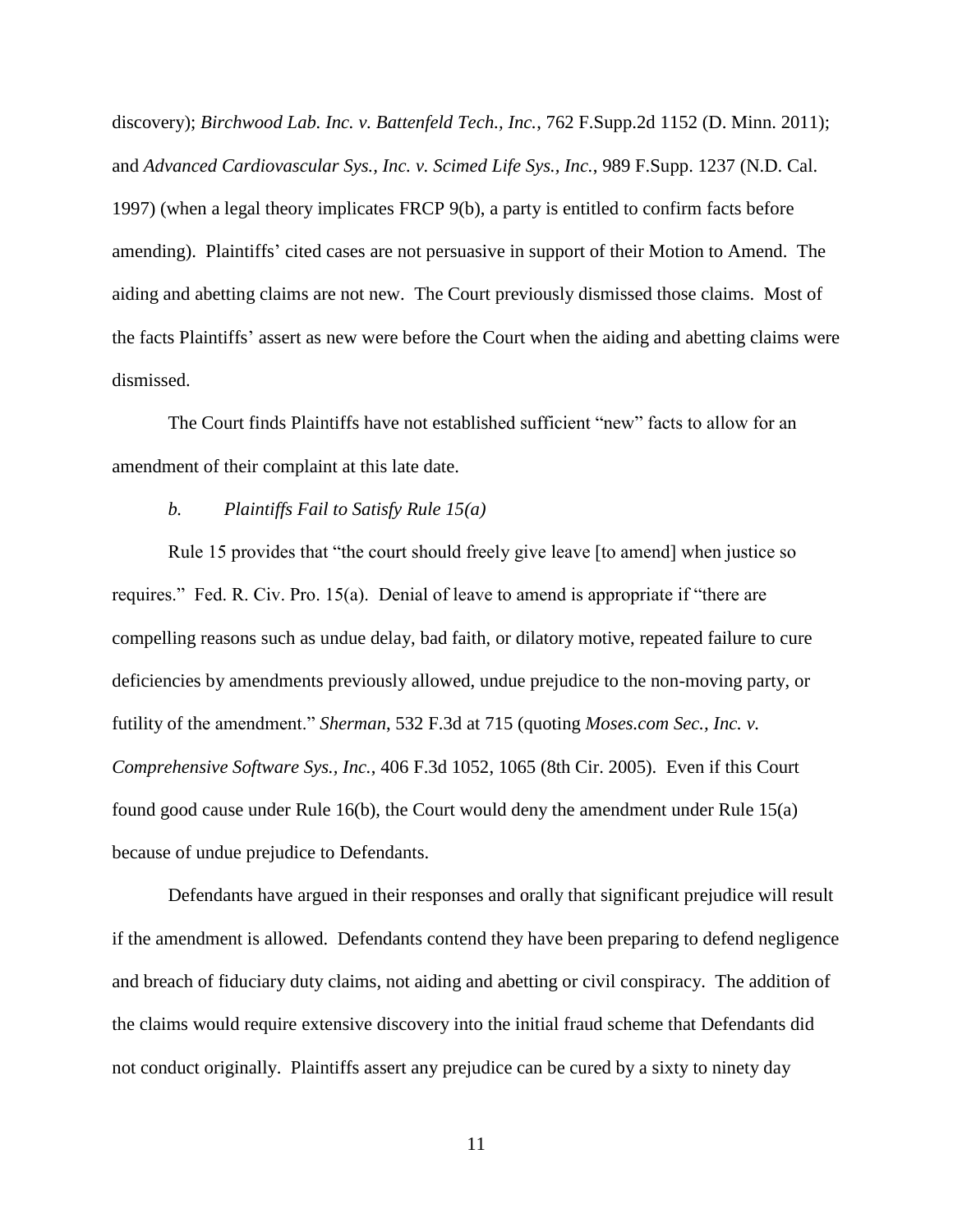continuance of the trial date and limited discovery. They also contend Defendants do not have to conduct the extensive discovery, as claimed, because the aiding and abetting claims are similar to other claims already alleged.

This case was filed in 2009 and endured a lengthy stay while a corresponding criminal case was pending involving several of the individual defendants. Plaintiffs and Defendants have been waiting for resolution for five years. Continuing the trial at this date for additional discovery is unjust to all parties and additional discovery is necessary if aiding and abetting and civil conspiracy claims are added. Over the next two months, the parties will be defending for or against summary judgment motions and preparing for trial. Requiring Defendants to conduct extensive discovery in a short period of time or continuing the trial to a much further date into the future, is unduly prejudicial to Defendants. *See Popp Telecom v. American Sharecom, Inc.*, 210 F.3d 928, 943 (8th Cir. 2000) ("Where an amendment would likely result in the burdens of additional discovery and delay to the proceedings, a court usually does not abuse its discretion in denying leave to amend.").

Plaintiffs cite several cases stating prejudice lessens if the additional claims arise from the same transaction, are closely related to the original claim, and are predicted in earlier proceedings. *See Bridgeport Music*, 248 F.R.D. 408; *A.V.E.L.A., Inc. v. Estate of Marilyn Monroe*, No. 12 Civ. 4828(KPF)(JCF), 2014 WL 3767035 (S.D.N.Y. Jul. 24, 2014); and *Popp Telecom* 210 F.3d at 943. However, in the present case, Defendants have been proceeding under the reasonable assumption that these claims had been dismissed and would not be able to be brought again. This is unlike the cases cited by Plaintiffs where the parties could expect certain claims to arise after the facts came out in discovery supporting such claims because they had not been previously alleged.